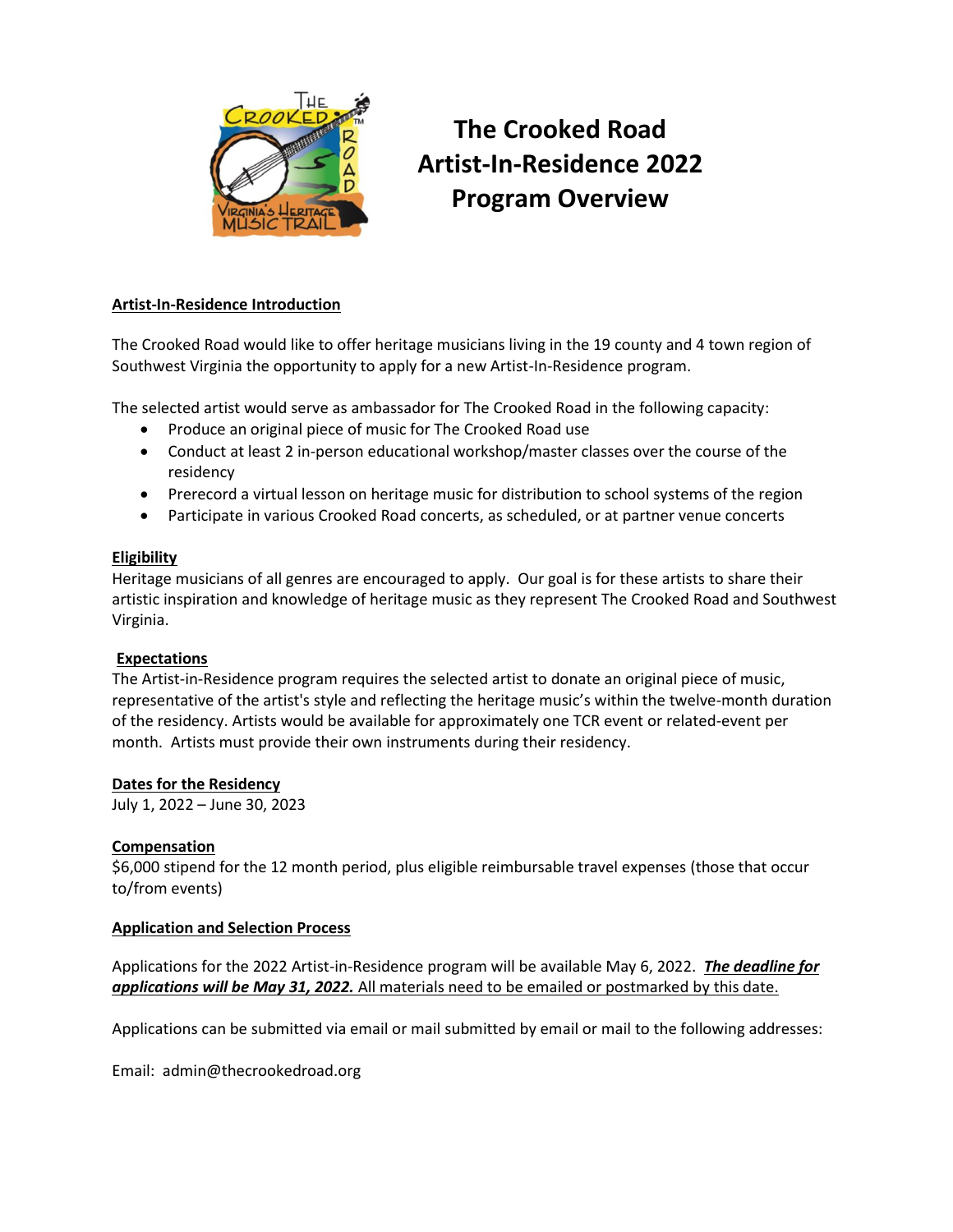Mail: The Crooked Road Attn: Admin 1 Heartwood Circle Abingdon, VA 24210

The selection process will begin on June 1, 2022. Artist applications will be reviewed by a select committee of TCR Board of Directors members. Select residency candidates will undergo an interview as a second step and then the final selected musician will be notified by June 15, 2022.

# **About The Crooked Road:**

- Founded in 2004
- Designated as Virginia's Heritage Music Trail by the State of Virginia
- 330 mile music trail based in SWVA on Rte. 58 and the communities it runs through
- Includes 19 counties, 4 cities, over 50 towns, 5 regional planning districts, various tourism organizations, 9 major venues & over 60 affiliated venues and festivals

# **What does The Crooked Road do?**

- TCR focuses on traditional heritage music such as bluegrass and old time music.
- TCR's mission includes youth music education, promotion of heritage music and artists from the region and preservation of the history of the region's unique heritage music.
- TCR works with local governments, community leaders, venues and tourism organization to market the music of the region to encourage visitation and increase economic impact

## **Mission Statement**

As the designated trail for the growth of heritage music and music enthusiasts, The Crooked Road is Virginia's beacon for heritage music, engaging musicians, tradition‐keepers, their communities and audiences from around the world to share, inspire, and celebrate the cultural heritage while positively impacting the local economies in Southwest Virginia.

# **Vision**

The Crooked Road celebrates and develops appreciation of heritage music through music experiences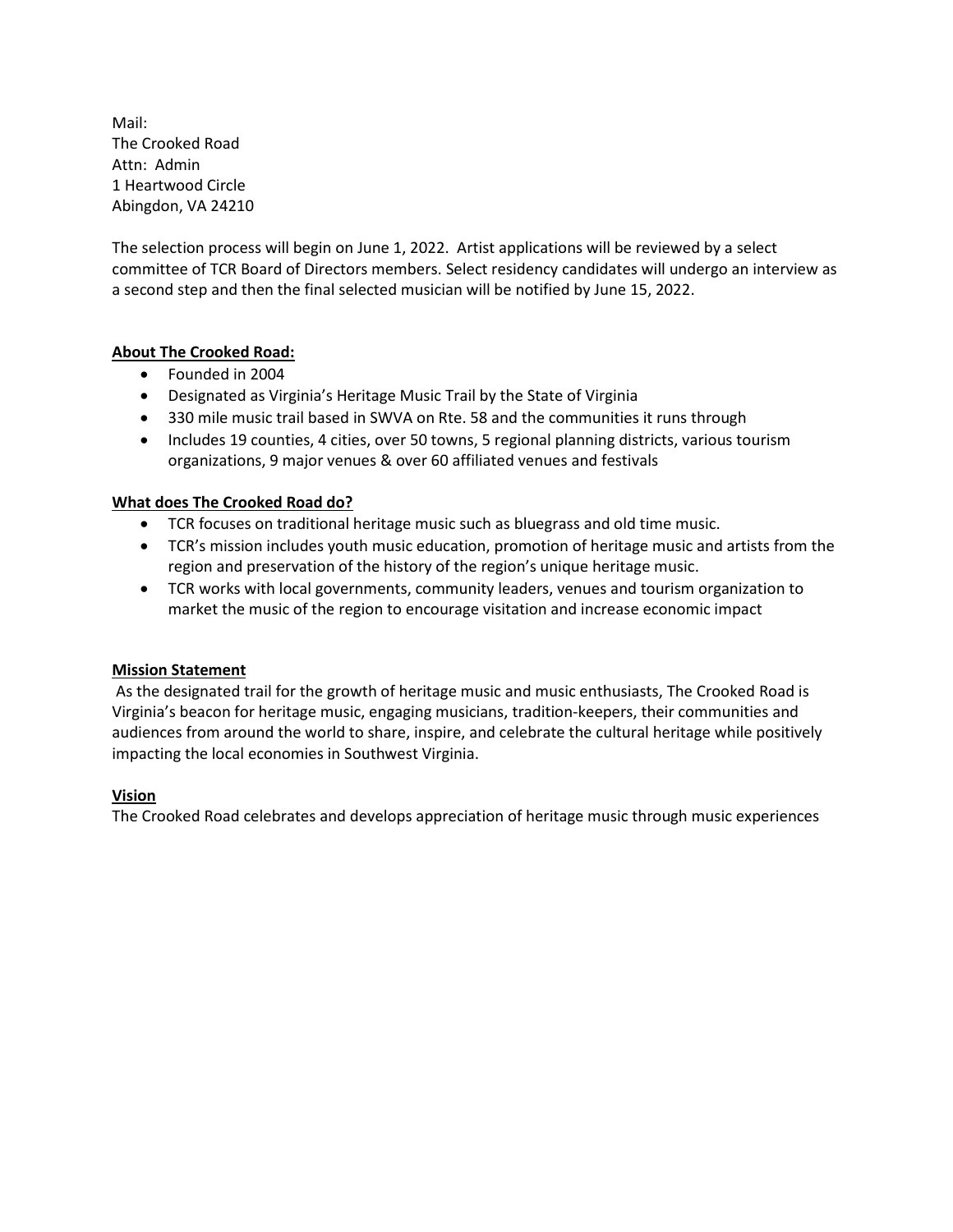

# **The Crooked Road Artist-In-Residence 2022 Application**

# **Application Deadline: May 31, 2022** Telephone: \_\_\_\_\_\_\_ \_\_\_\_\_\_\_\_\_\_\_\_\_\_\_\_\_\_\_\_\_\_\_Cell Phone: \_\_\_\_\_\_\_\_\_\_\_\_\_\_\_\_\_\_\_\_\_\_\_\_\_\_ Primary Instrument: Law Primary Law Primary Instrument: Are you currently affiliated with a band? YES or NO Describe your experience with traditional music and culture of Southwest Virginia: What interests you in being an Artist-In-Residence: